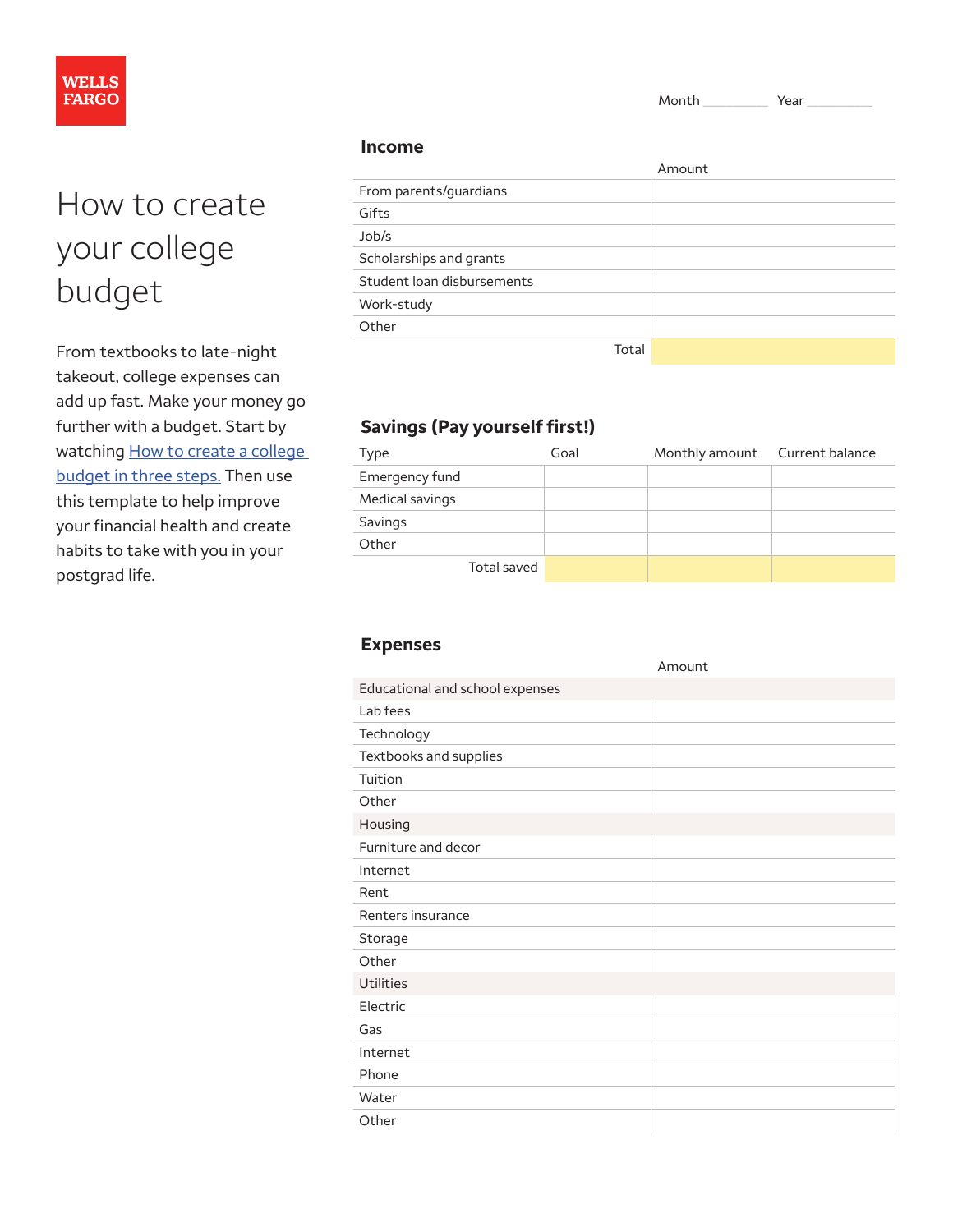

How to create your college budget

| Transportation                   |  |
|----------------------------------|--|
| Car insurance                    |  |
| Car payment                      |  |
| Gas                              |  |
| Parking                          |  |
| Public transportation            |  |
| Rideshare services               |  |
| Other                            |  |
| Food                             |  |
| Groceries                        |  |
| Restaurants                      |  |
| Other                            |  |
| Health and personal care         |  |
| Clothes                          |  |
| Household items                  |  |
| Laundry                          |  |
| Medicine (OTC and prescriptions) |  |
| Personal care products           |  |
| Toiletries                       |  |
| Other                            |  |
| Giving                           |  |
| Donations                        |  |
| Other                            |  |
| Entertainment and recreation     |  |
| Club/Greek life dues             |  |
| Events                           |  |
| Sports equipment                 |  |
| Streaming services               |  |
| Travel                           |  |
| Other                            |  |
| Debt                             |  |
| Credit card payments             |  |
| Personal loans                   |  |
| Other                            |  |
| Other                            |  |
|                                  |  |
|                                  |  |
|                                  |  |
| Total                            |  |

Month \_\_\_\_\_\_\_\_\_\_\_ Year \_\_\_\_\_\_\_\_\_\_\_